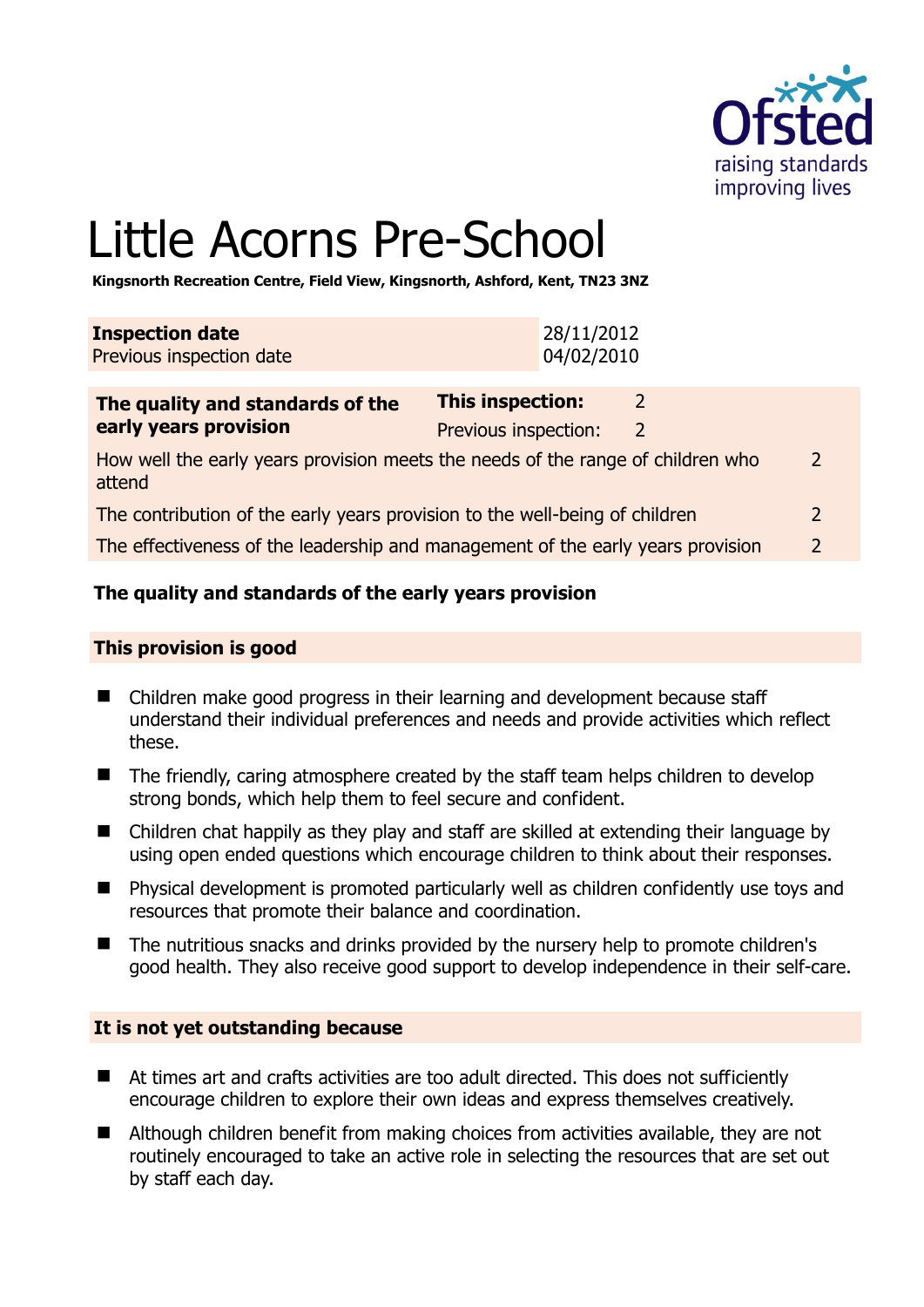# **Information about this inspection**

Inspections of registered early years provision are scheduled:

- at least once in every inspection cycle. The current cycle ends on 31 July 2016
- **n** more frequently where Ofsted identifies a need to do so, for example where provision was previously judged as inadequate
- **•** brought forward in the inspection cycle where Ofsted has received information that suggests the provision may not be meeting the legal requirements of the Early Years Foundation Stage; or where assessment of the provision identifies a need for early inspection
- **P** prioritised for inspection where we have received information that the provision is not meeting the requirements of the Early Years Foundation Stage and which suggests children may not be safe
- at the completion of an investigation into failure to comply with the requirements of the Early Years Foundation Stage.

The provision is also registered on the voluntary and compulsory parts of the Childcare Register. This report includes a judgment about compliance with the requirements of that register.

# **Inspection activities**

- $\blacksquare$ The inspector spoke with the manager and staff team at appropriate times during the inspection.
- $\blacksquare$ The inspector observed staff interacting with children during activities and snack and meal times.
- $\blacksquare$  The inspector spoke with parents.
- The inspector scrutinised a sample of written records and documentation including children's progress records.

# **Inspector**

Liz Caluori

# **Full Report**

# **Information about the setting**

Little Acorns Pre-School registered in 1995. The group is a registered charity and is managed by a committee of parents. It operates from a room in a purpose-built modern community hall on the edge of the Park Farm Estate in Ashford. It has its own cloakroom facilities, access to a kitchen and an enclosed outside play-space. The pre-school is registered on the Early Years Register and both the compulsory and voluntary parts of the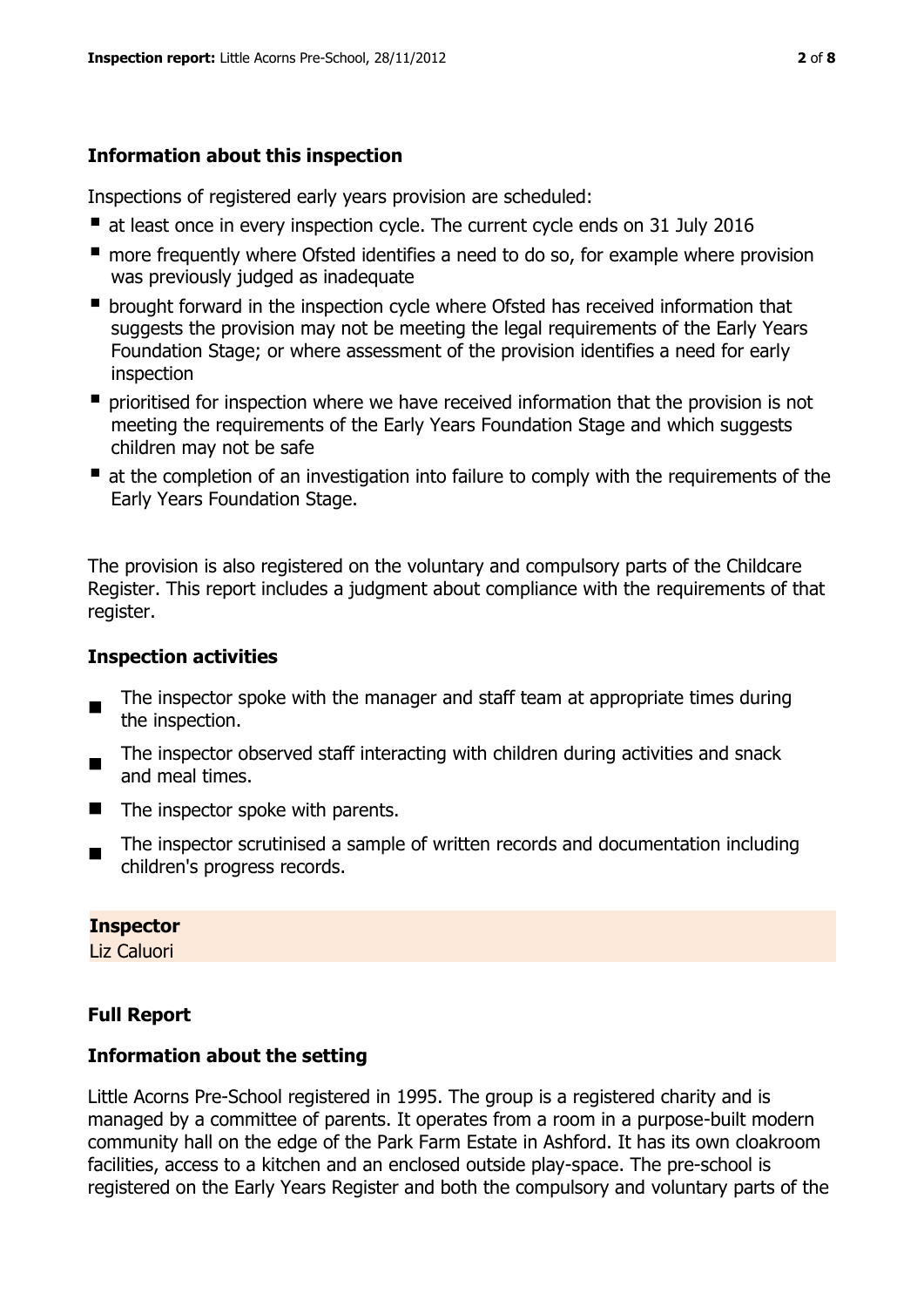Childcare Register but currently only offers early years provision. There are currently 62 children on roll, all of whom are in the early years age group, attending a mix of full and part time hours. The pre-school opens 9.15am to 3pm five days a week during school term-times.

The pre-school supports children with learning difficulties and/or disabilities as well as those who speak English as an additional language. There are 11 staff employed to work with the children and a minimum of seven are present each session. Of these, nine hold recognised childcare qualifications. The childcare team are supported by an administrator.

# **What the setting needs to do to improve further**

# **To further improve the quality of the early years provision the provider should:**

- offer greater encouragement and opportunities for children to express themselves creatively and explore their own ideas
- review the organisation of activities and resources to offer children a more active role in deciding what they want to play with.

#### **Inspection judgements**

#### **How well the early years provision meets the needs of the range of children who attend**

Children have fun in the pre-school and make good progress in their all round development. Staff discuss children's abilities and preferences with their parents when they first start and this helps with the settling in process. Staff undertake regular observations of the children and use ongoing assessment, including the progress check for children at age two, to monitor their development. This helps to identify the next steps for each child and staff plan activities to reflect these. Parents are involved in their child's learning by discuss their progress regularly with staff and contributing to their development records. The care of children with special educational needs and/or disabilities is particularly well coordinated. Staff work closely with parents and other professionals, such as speech therapist to support children to reach their full potential.

The manager and staff plan and monitor the educational programmes to ensure that they are effective and to identify any gaps in achievement. Good programmes in place to promote most area of learning although there is a tendency for staff to offer too much direction in some of the arts and crafts activities. This does not support children to be expressive in their art and design. Wall displays feature artwork completed to link in with a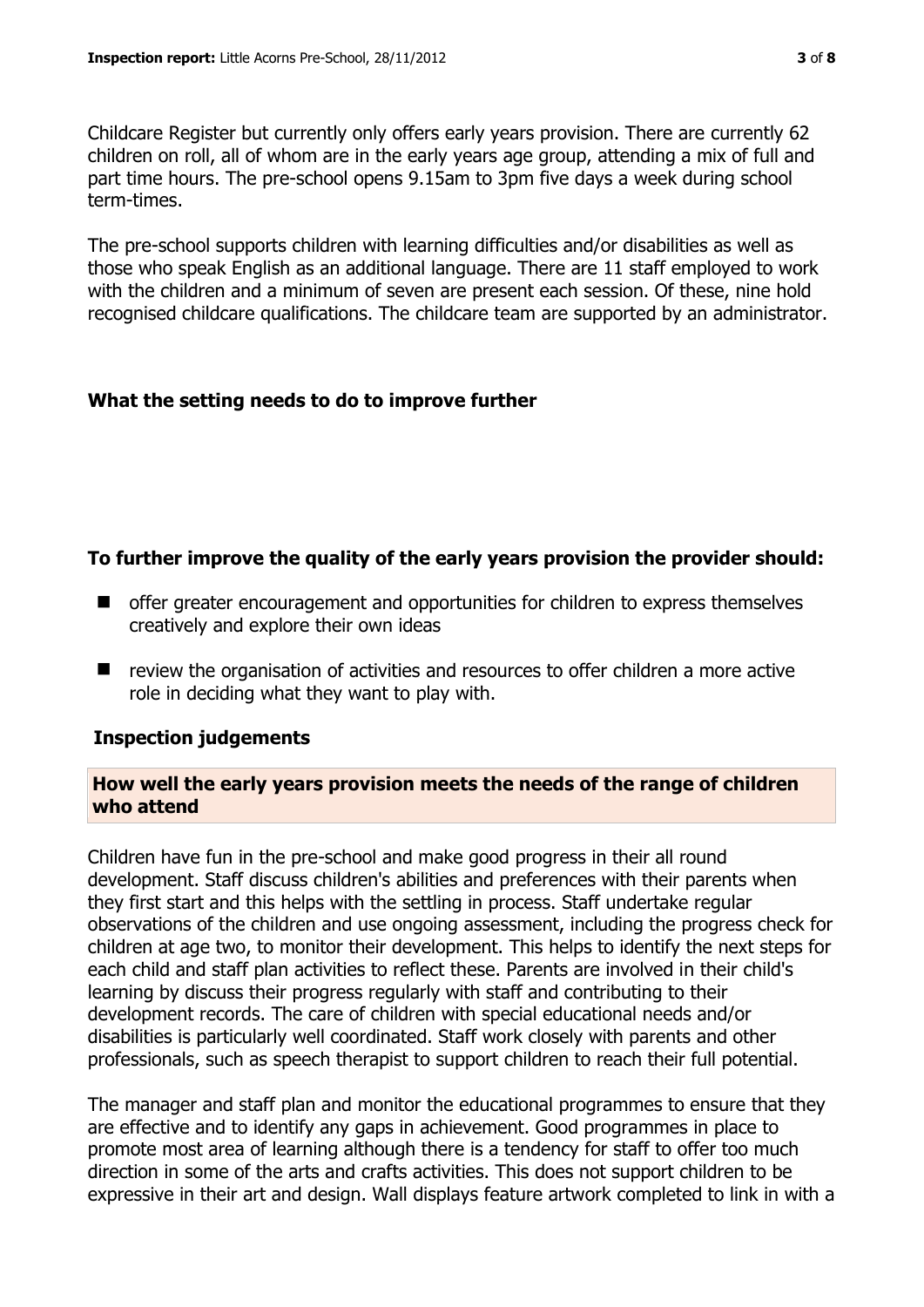theme or topic. These are often very similar and do not celebrate children's individuality or creativity. However, children enjoy many other opportunities to use their imagination. For example, they engage in role-play games with their friends and use figures and animals to create scenes and act out stories. Staff are skilled at extending children's communication and language. They use good strategies such as open-ended questions to encourage children to form full responses. Staff also understand how to support children who speak English as an additional language. They spend time working directly with the children to help them learn new words. In addition, staff use pictorial symbols to form a time line that helps children with limited English understand the routines within the setting.

Good arrangements are in place to promote children's physical skills. They are free to choose to play outside for much of the day. They are developing good coordination and control as they use equipment such as stilts and balance beams. Children also enthusiastically take part in adult lead activities aimed at teaching specific stills such as hopping and throwing. The praise, support and encouragement that children receive helps to promote their self-esteem and gives them the confidence to become independent in their learning.

#### **The contribution of the early years provision to the well-being of children**

Children receive nutritious snacks and drinks midway through the morning and afternoon sessions. Those who attend all day bring in packed lunches from home and staff encourage parents to reflect the pre-school's healthy eating policy. Children's health is further promoted as they learn about good personal self-care. They are becoming independent in their toileting and many take tissues to wipe their nose and understand the importance of disposing of these in the bin. Children move sensibly and safely around the pre-school. The freedom they receive to explore the equipment in the outdoor play space encourages them to take managed risks in a safe environment.

A good range of toys and equipment is available to the children but staff generally set up all of the activities before children arrive. Much of each session focuses on free play and children confidently explore the activities on offer. Staff are happy for children to suggest their own activities and ask for different toys to play. However, this concept is not ingrained in the culture of the pre-school. As a result, most children do not take a fully active role in deciding what they want to play with.

Children develop a good sense of security as they form trusting relationships with their key person and the other staff members. They are acquiring positive social skills as they make friendships and learn how to play cooperatively. Good strategies are in place to help children to learn how to manage their own behaviour and, as a result, they are friendly and polite. This, along with their good levels of achievement, helps to prepare children well for their future transitions to school.

**The effectiveness of the leadership and management of the early years provision**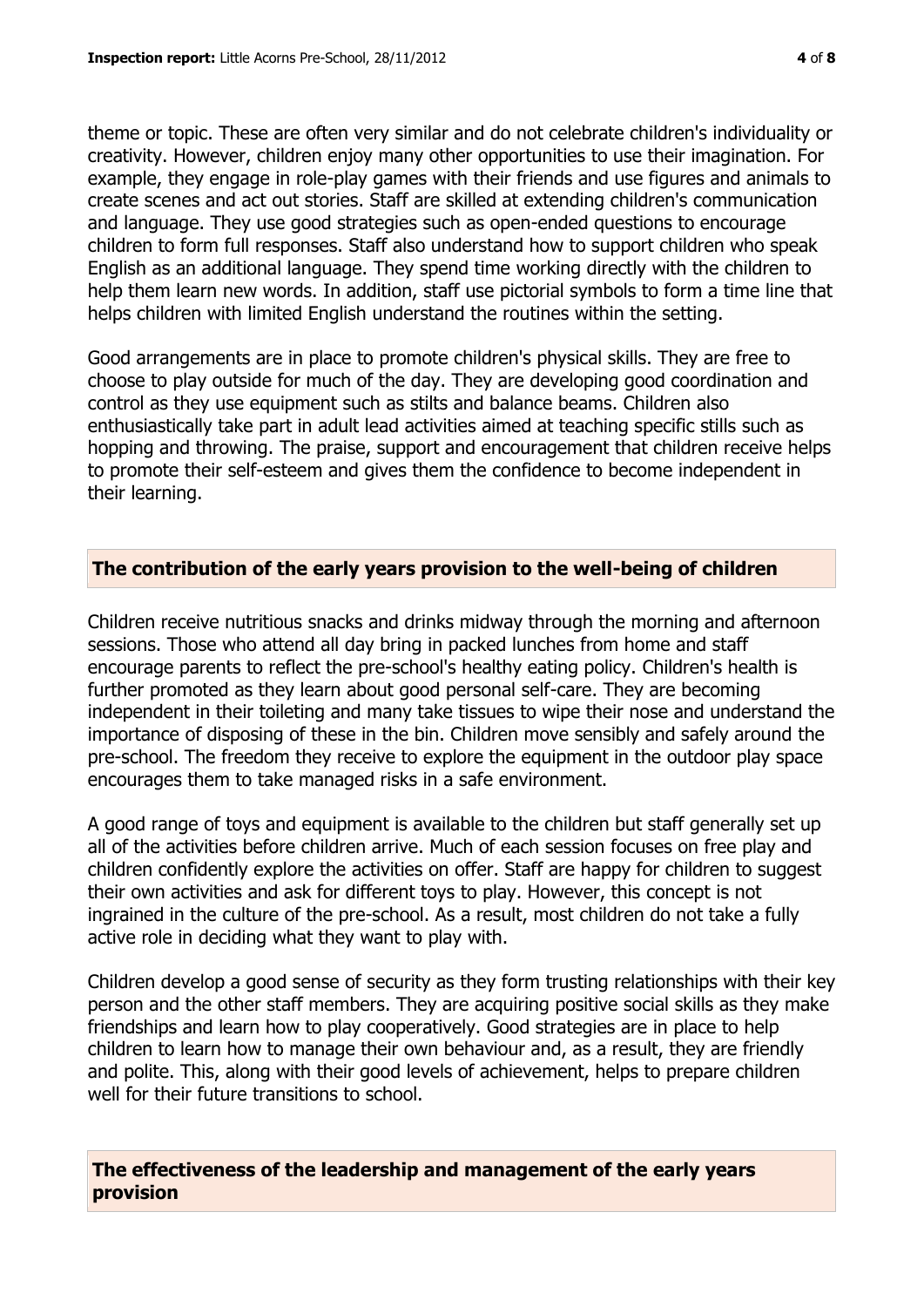The committee, manager and staff team work effectively together to evaluate the provision and to promote ongoing improvements. They fully understand their responsibility to promote the learning and development requirements of the Early Years Foundation Stage Framework. Arrangements are in place to monitor staff performance and the success of educational programmes. Regular meetings take place to discuss all aspects of the provision and an appraisal system helps to identify any further training needs among the team.

Children benefit from the positive relationships in place with their parents and other professionals involved in their care and welfare. Good arrangements are also in place to share information with any other childcare settings attended by the children. This supports staff to ensure that care is coordinated and cohesive.

Staff prioritise children's safety effectively. The manager takes lead responsibility for child protection and fully understands the responsibilities of this role. Clear procedures are in place should any concerns arise about the welfare of any of the children. Risk assessments are undertaken and staff review these regularly, putting in place appropriate precautions to reduce any hazards. Robust recruitment arrangements ensure that staff caring for children are suitably vetted and experienced.

#### **The Childcare Register**

| The requirements for the compulsory part of the Childcare Register are | Met |
|------------------------------------------------------------------------|-----|
| The requirements for the voluntary part of the Childcare Register are  | Met |

#### **What inspection judgements mean**

| <b>Registered early years provision</b> |                      |                                                                                                                                                                                                  |  |
|-----------------------------------------|----------------------|--------------------------------------------------------------------------------------------------------------------------------------------------------------------------------------------------|--|
| <b>Grade</b>                            | <b>Judgement</b>     | <b>Description</b>                                                                                                                                                                               |  |
| Grade 1                                 | Outstanding          | Outstanding provision is highly effective in meeting the needs<br>of all children exceptionally well. This ensures that children are<br>very well prepared for the next stage of their learning. |  |
| Grade 2                                 | Good                 | Good provision is effective in delivering provision that meets<br>the needs of all children well. This ensures children are ready<br>for the next stage of their learning.                       |  |
|                                         | Grade 3 Satisfactory | Satisfactory provision is performing less well than expectations<br>in one or more of the key areas. It requires improvement in<br>order to be good.                                             |  |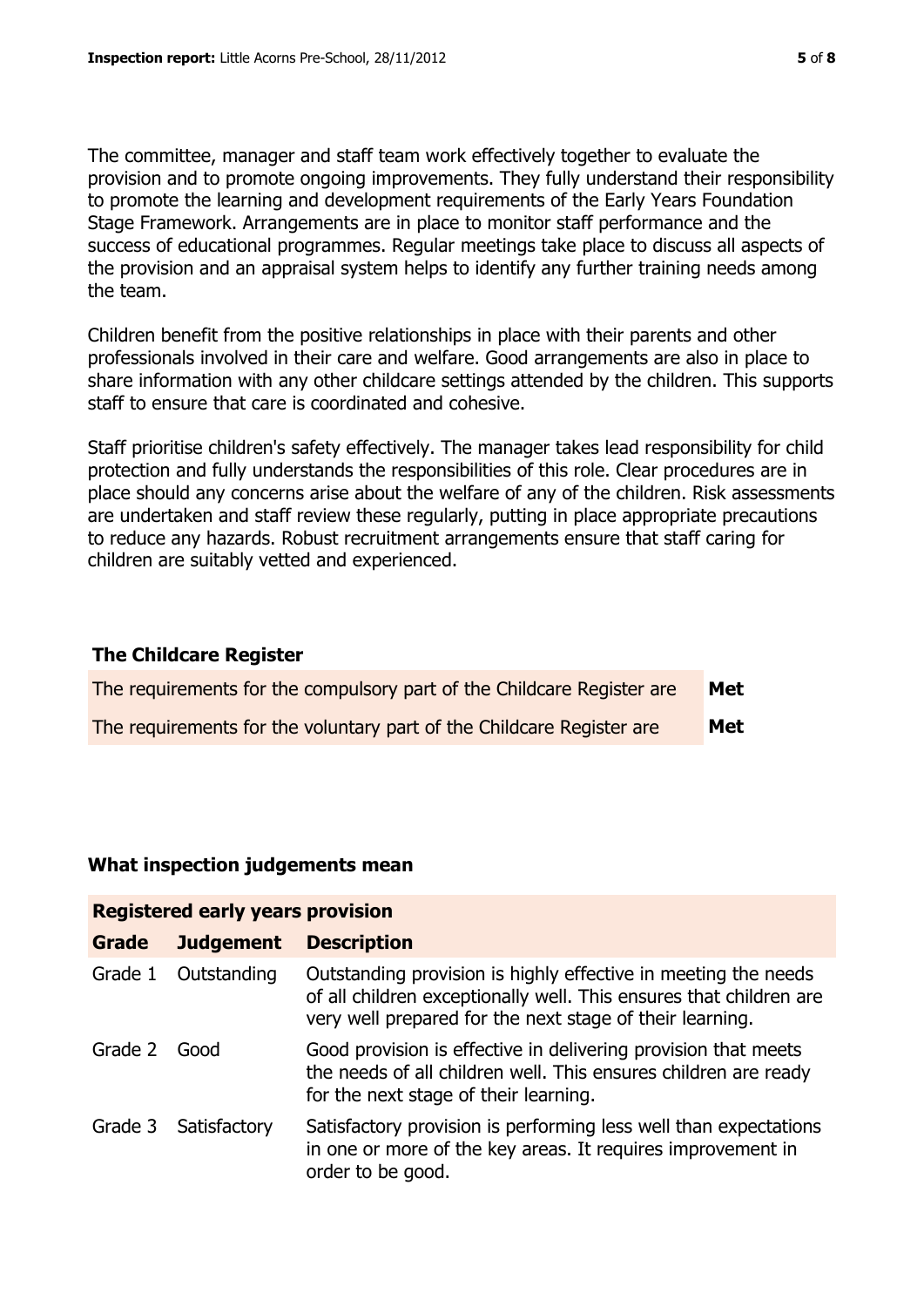| Grade 4 | Inadequate | Provision that is inadequate requires significant improvement<br>and/or enforcement. The provision is failing to give children an<br>acceptable standard of early years education and/or is not<br>meeting the safeguarding and welfare requirements of the<br>Early Years Foundation Stage. It will be inspected again within<br>12 months of the date of this inspection. |
|---------|------------|-----------------------------------------------------------------------------------------------------------------------------------------------------------------------------------------------------------------------------------------------------------------------------------------------------------------------------------------------------------------------------|
| Met     |            | The provision has no children on roll. The inspection judgement<br>is that the provider continues to meet the requirements for<br>registration.                                                                                                                                                                                                                             |
| Not Met |            | The provision has no children on roll. The inspection judgement<br>is that the provider does not meet the requirements for<br>registration.                                                                                                                                                                                                                                 |

#### **Inspection**

This inspection was carried out by Ofsted under Sections 49 and 50 of the Childcare Act 2006 on the quality and standards of provision that is registered on the Early Years Register. The registered person must ensure that this provision complies with the statutory framework for children's learning, development and care, known as the Early Years Foundation Stage.

#### **Setting details**

| Unique reference number       | 127324                   |
|-------------------------------|--------------------------|
| <b>Local authority</b>        | Kent                     |
| <b>Inspection number</b>      | 889004                   |
| <b>Type of provision</b>      | Full-time provision      |
| <b>Registration category</b>  | Childcare - Non-Domestic |
| <b>Age range of children</b>  | $2 - 8$                  |
| <b>Total number of places</b> | 30                       |
| Number of children on roll    | 62                       |
| <b>Name of provider</b>       | Little Acorns Pre-School |
| Date of previous inspection   | 04/02/2010               |
| <b>Telephone number</b>       | 01233 503843             |

Any complaints about the inspection or the report should be made following the procedures set out in the guidance 'raising concerns and making complaints about Ofsted', which is available from Ofsted's website: www.ofsted.gov.uk. If you would like Ofsted to send you a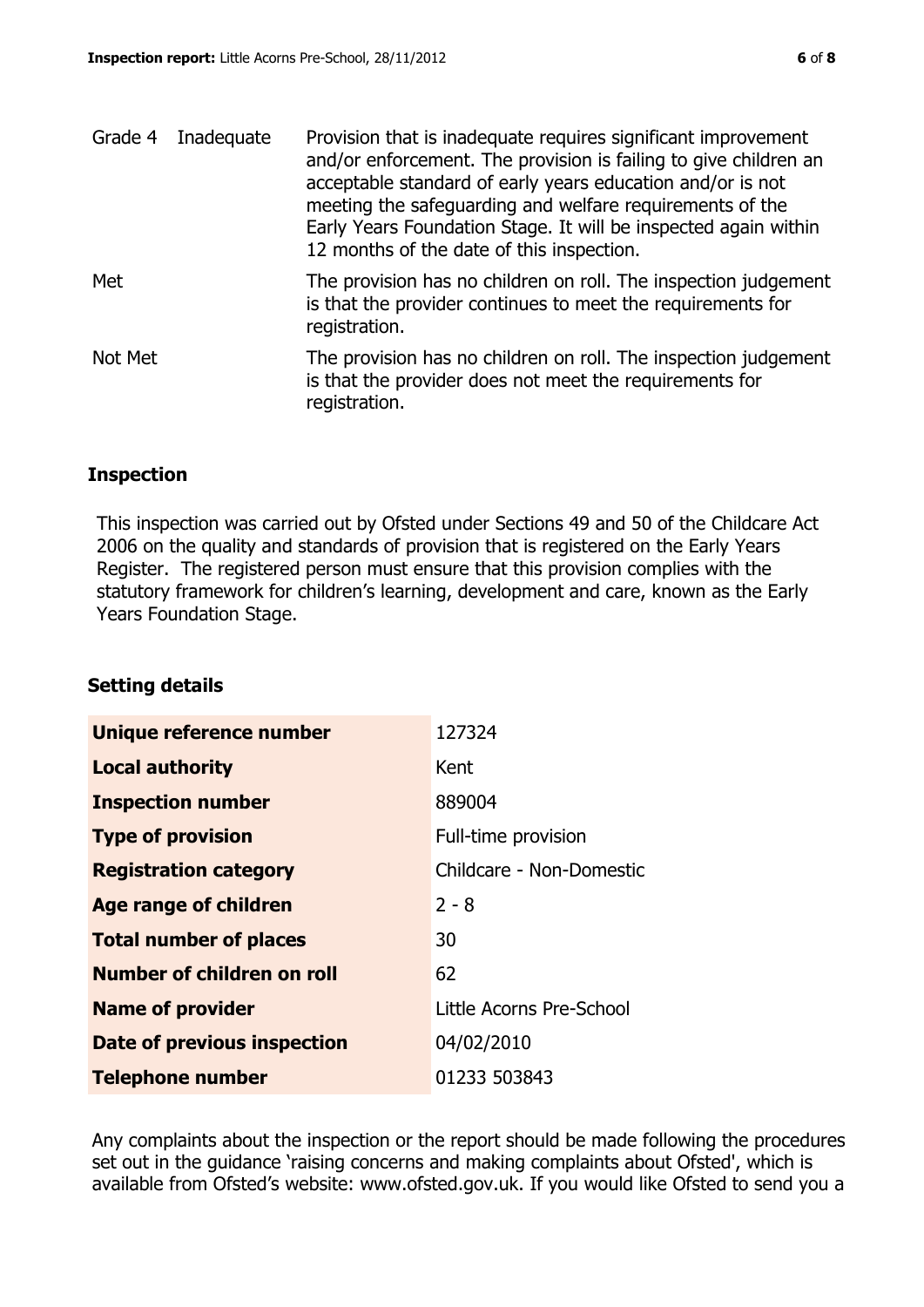copy of the guidance, please telephone 0300 123 4234, or email enquiries@ofsted.gov.uk.

#### **Type of provision**

For the purposes of this inspection the following definitions apply:

Full-time provision is that which operates for more than three hours. These are usually known as nurseries, nursery schools and pre-schools and must deliver the Early Years Foundation Stage. They are registered on the Early Years Register and pay the higher fee for registration.

Sessional provision operates for more than two hours but does not exceed three hours in any one day. These are usually known as pre-schools, kindergartens or nursery schools and must deliver the Early Years Foundation Stage. They are registered on the Early Years Register and pay the lower fee for registration.

Childminders care for one or more children where individual children attend for a period of more than two hours in any one day. They operate from domestic premises that are usually their own home. They are registered on the Early Years Register and must deliver the Early Years Foundation Stage.

Out of school provision may be sessional or full-time provision and is delivered before or after school and/or in the summer holidays. They are registered on the Early Years Register and must deliver the Early Years Foundation Stage. Where children receive their Early Years Foundation Stage in school these providers do not have to deliver the learning and development requirements in full but should complement the experiences children receive in school.